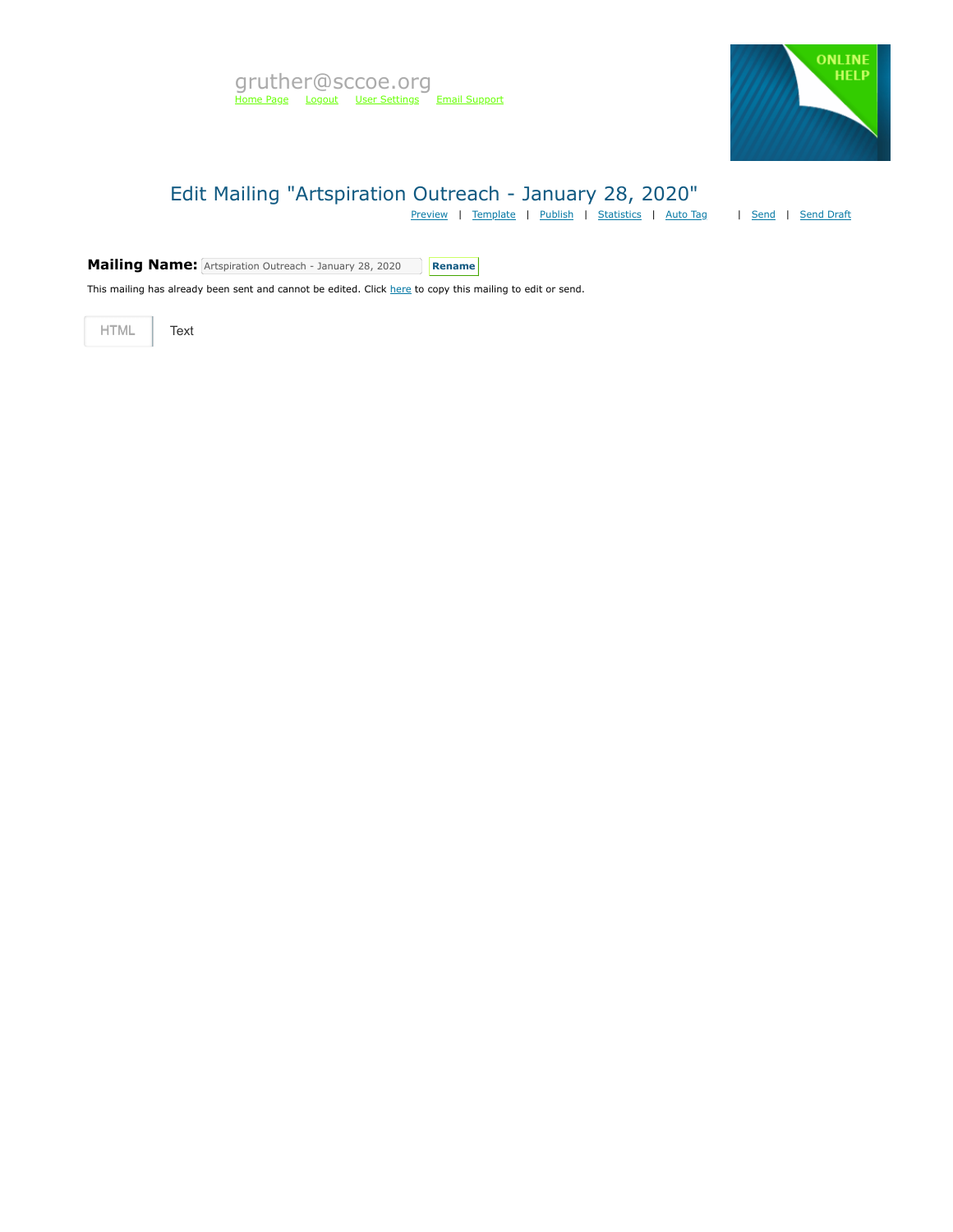

## **ARTSEDCONNECT GRANTS FOR ARTS PROGRAMS FEBRUARY 5, 2020**



The ArtsEdConnect program awards grants to teachers and classrooms in Santa Clara County to support and encourage arts education in our schools.

Grants are available for teachers to take students to performances or museums, bring artists to the classroom, or help with student performances and special, interesting arts projects that local teachers can create for their students. Grants of up to \$250 per teacher are available for the purchase of arts-related materials for special class art projects.

ArtsEdConnect Grants for Arts Programs will be open from February 5th 2020 to February 15th 2020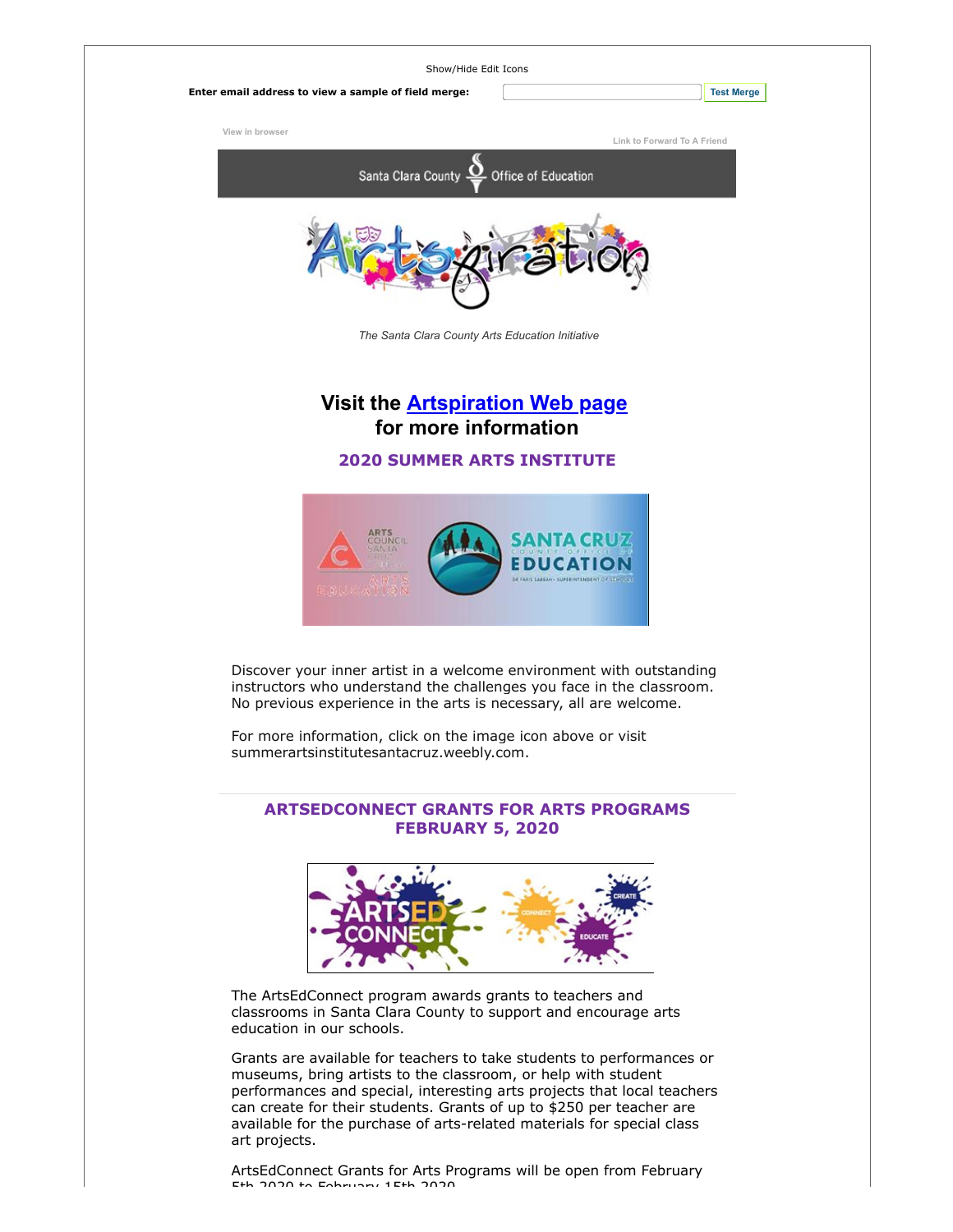Find out more at [https://www.artsedconnect.org/educator-grants/](https://custapp.marketvolt.com/link/qrmFBM4vgQ?CM=0&X=PREVIEW) And be ready to apply on February 5th.

## **UPCOMING EVENTS FOR 2019-20**

## **YOUNG ARTIST SHOWCASE 2020**



The Santa Clara County Office of Education announces the 2020 Young Artist Showcase Competition,"My Voice." This competition is open to public school students, grades Pre-kindergarten through 12th grade in Santa Clara County. Student winners will have their artwork accepted into the permanent exhibit of student artwork located within the SCCOE office.

For more information, click on the My Voice icon above or click [here](https://custapp.marketvolt.com/link/TfM893sdto?CM=0&X=PREVIEW) for the Artspiration page.

## **VAPA COMMUNITY OF PRACTICE MEETINGS 2019-20**

## **Click [here t](https://custapp.marketvolt.com/link/bTbpp26EIX?CM=0&X=PREVIEW)o register! For more information, click the flyer!**

**Join other creatives that support arts education in Santa Clara as we convene to discuss visual arts, media arts, dance, music, theater in preschool to high school and beyond.**

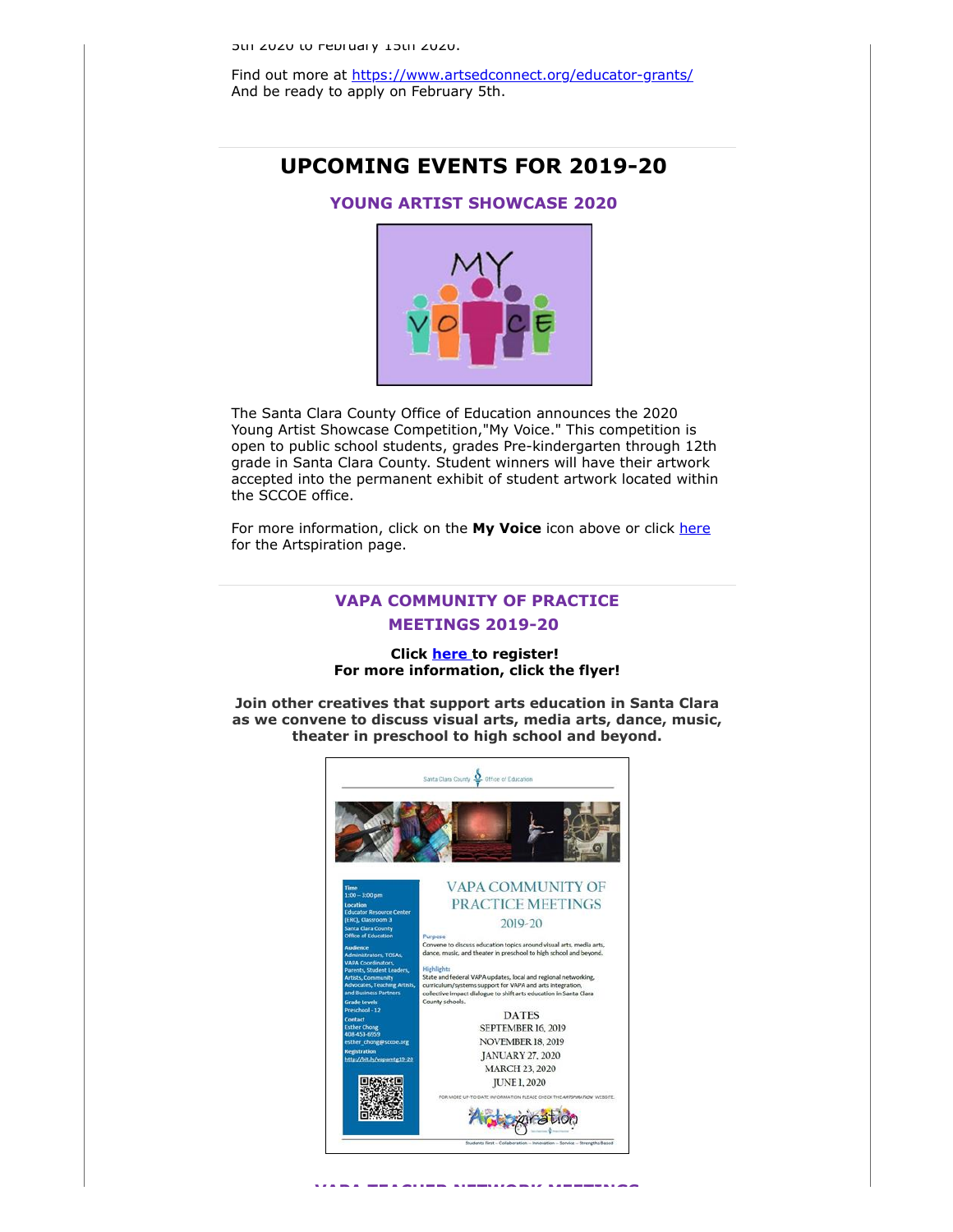#### **VAPA TEACHER NETWORK MEETINGS**

#### **To register, please click the date of attendance.**

**[January 30, 2019](https://custapp.marketvolt.com/link/fX2Iex2iBo?CM=0&X=PREVIEW)**

### **[April 20, 2020](https://custapp.marketvolt.com/link/6fcGfmUauI?CM=0&X=PREVIEW)**

**For more information, please click the flyer.** 



### **LUNA DANCE ARTS LEADERSHIP DAY**



Luna Dance is hosting an Arts Leadership Day on February 22, 2020. Luna is excited to offer two workshops to support arts practitioners leaders as they shape our field for the future.

Luna Dance is excited for this opportunity to engage both emerging and experienced arts leaders as we work together to advocate for California arts and arts education.

Special discounts are available, 10% professional and 50% full-time students. Please email PL@lunadanceinstitue.org to apply.

For more information, please click on the image above or click the link [here.](https://custapp.marketvolt.com/link/vuzfZ7MR3b?CM=0&X=PREVIEW)

## **SAN JOSE ARTS ADVOCATES ART CONTEST**



San José Arts Advocates (SJAA) is a collaborative project driven by the San José creative community dedicated to education, advocacy, and action to support arts and culture.